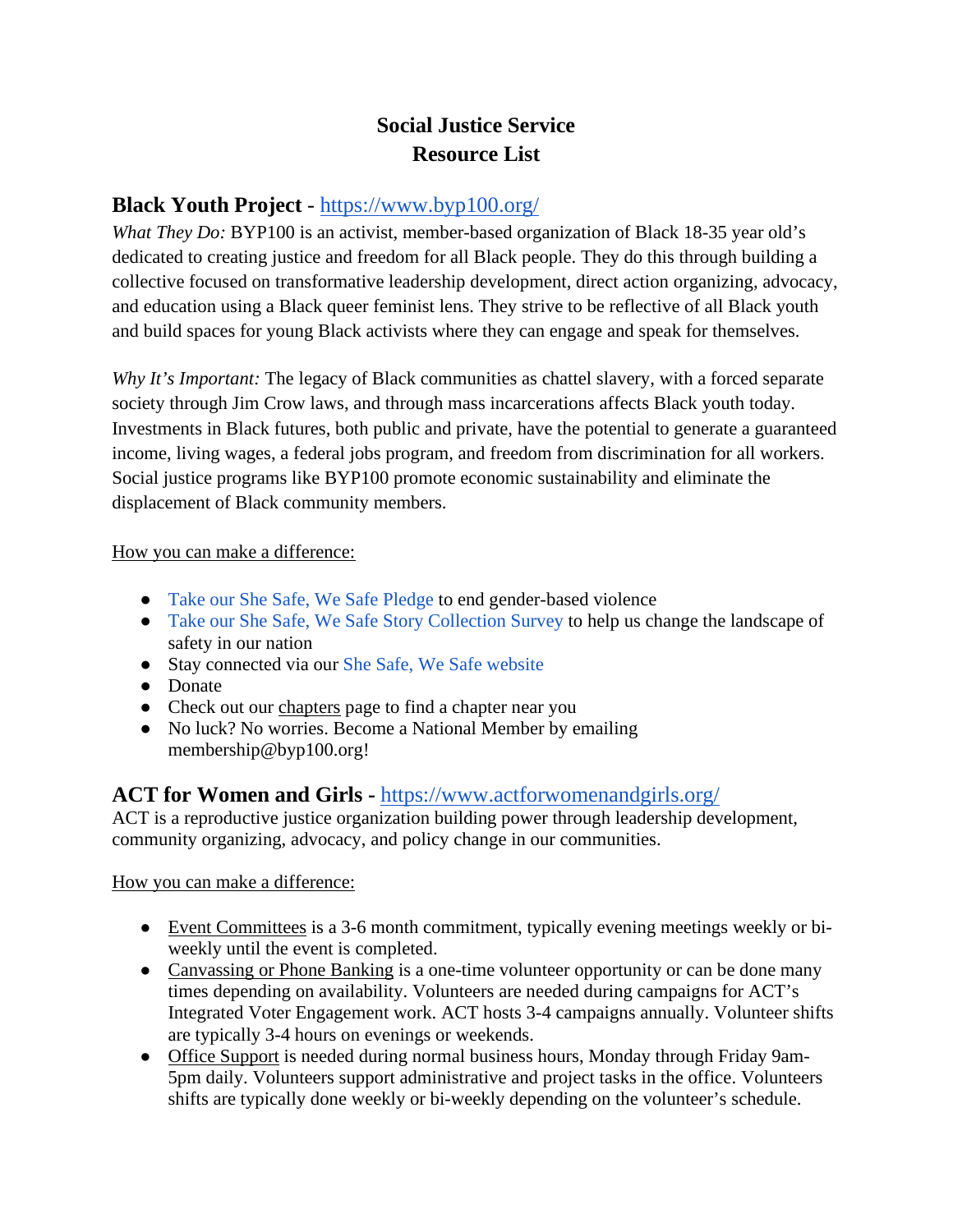• Outreach is an intermittent way to get involved with ACT to participate in tabling at events or supporting ACT's campaigns such as Don't Let a Hot Date Turn Into a Due Date. Volunteers are called upon as needed.

# **Californians for Justice** - <https://caljustice.org/>

Californians for Justice is working in a variety of ways to advance equity in Fresno to ensure every young person feels safe, supported and capable of thriving. Learn more about how we make change across the state [here.](https://caljustice.org/our-story/)

How you can make a difference:

- Join by subscribing @<https://caljustice.org/>
- Apply for current job openings:
	- Lead Organizer (San Jose)
	- Operations & HR Manager (Flexible location: Fresno, Long Beach, Oakland or San Jose)
	- Organizing Director (Fresno)
	- Organizing Director (Long Beach)
	- Strategic Partnerships Director)

## **Youth Leadership Institute** -<https://yli.org/region/fresno/>

Young people – particularly youth of color and their allies – are deeply motivated to address inequities in their communities. At Youth Leadership Institute, young people realize their power by learning to use their voices to create meaningful change.

We work within coalitions and with elected officials to promote policy change that makes our communities more equitable and just for young people, especially young people of color. And it's paying off with over 120 policy wins so far.

Change happens when conversations take place. At Youth Leadership Institute, we believe that conversations of real significance only occur when all voices are heard. And we're here to ensure that youth voice is heard. Loud and clear.

- Youth Leader, Hispañas Organized for Political Equality
	- Community Service/Volunteer Hours
	- Grant/Scholarship available
- Coalition Member, MYNT
	- Community Service/Volunteer Hours
	- Authorship on Publications/Letters to the Edito[r](https://yli.org/youth-opportunity/coalition-member-mynt/)
- Apprenticeships, Youth Media
	- Stipend/School Credit available
	- Community Service/Volunteer Hours
	- Authorship on Publications/Letters to the Edito[r](https://yli.org/youth-opportunity/apprenticeships-youth-media/)
- Youth Commissioner, City of Fresno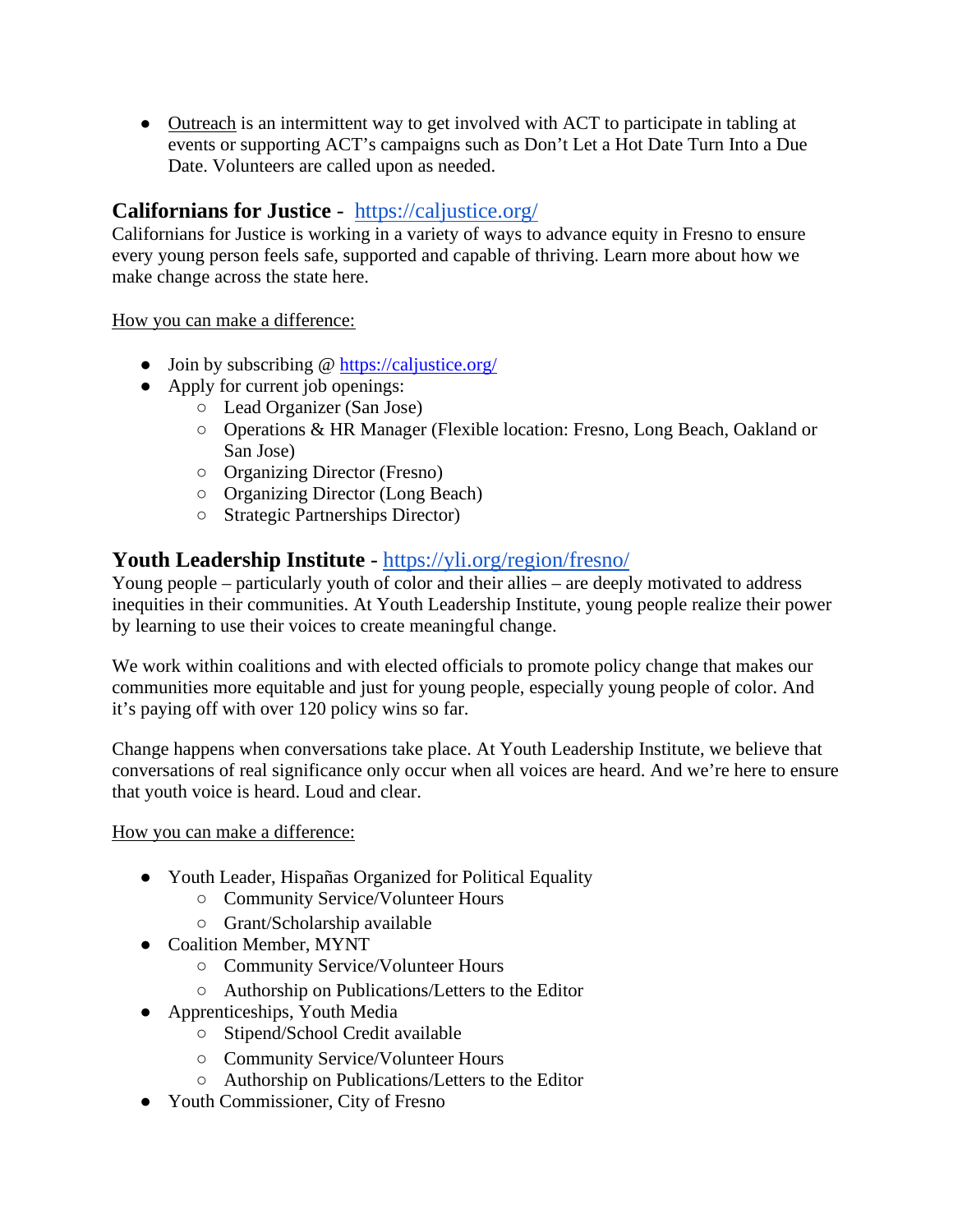- Community Service/Volunteer Hours
- Authorship on Publications/Letters to the Editor
- Grant/Scholarship available
- [Youth Commissioners, City of Madera](https://yli.org/youth-opportunity/madera-youth-commissioners/) 
	- Community Service/Volunteer Hours

# **Central Valley Justice Coalition** -<https://justiceco.org/see/>

Students Ending Exploitation! We are a collection of like-minded students from a wide variety of backgrounds. We carry a strong drive to share knowledge with our peers about human trafficking in order to prevent it. This webpage and our social media accounts are a resource for other students who may want to educate themselves more on the topic. Informing yourself and others is a great way to have peer empowerment and to take action within the community!

How you can make a difference:

- Volunteering/ Ways to take Action
- S.E.E. Students Ending Exploitation (Youth Team)
- Educational classes or trainings
- Educating children or youth in my community
- Connecting on behalf of my church or other faith community
- More information about Freedom Sunday for my faith community
- Prayer (receiving monthly prayer updates)

## **HandsOn Central California** -<https://www.handsoncentralcal.org/organization>

HandsOn Central California, formerly known as The Volunteer Center of Fresno County Inc, has served the community since 1962. It was founded by a group of community leaders who saw the value of volunteerism as a tool for a community change. In 2008, The Volunteer Center became a transformational affiliate of HandsOn Network and expanded to serve Fresno, Kings, Madera, and Tulare counties.

Mission Statement: HandsOn Central California inspires, equips, and mobilizes people to take action to serve their communities.

Vision Statement: HandsOn Central California's vision is that one day every person will discover their power to make a difference, creating healthy communities in vibrant democracies around the world.

### How you can make a difference:

● HandsOn Central California is dedicated to serving the community and is connected to many organizations throughout Central California. All volunteer opportunities are listed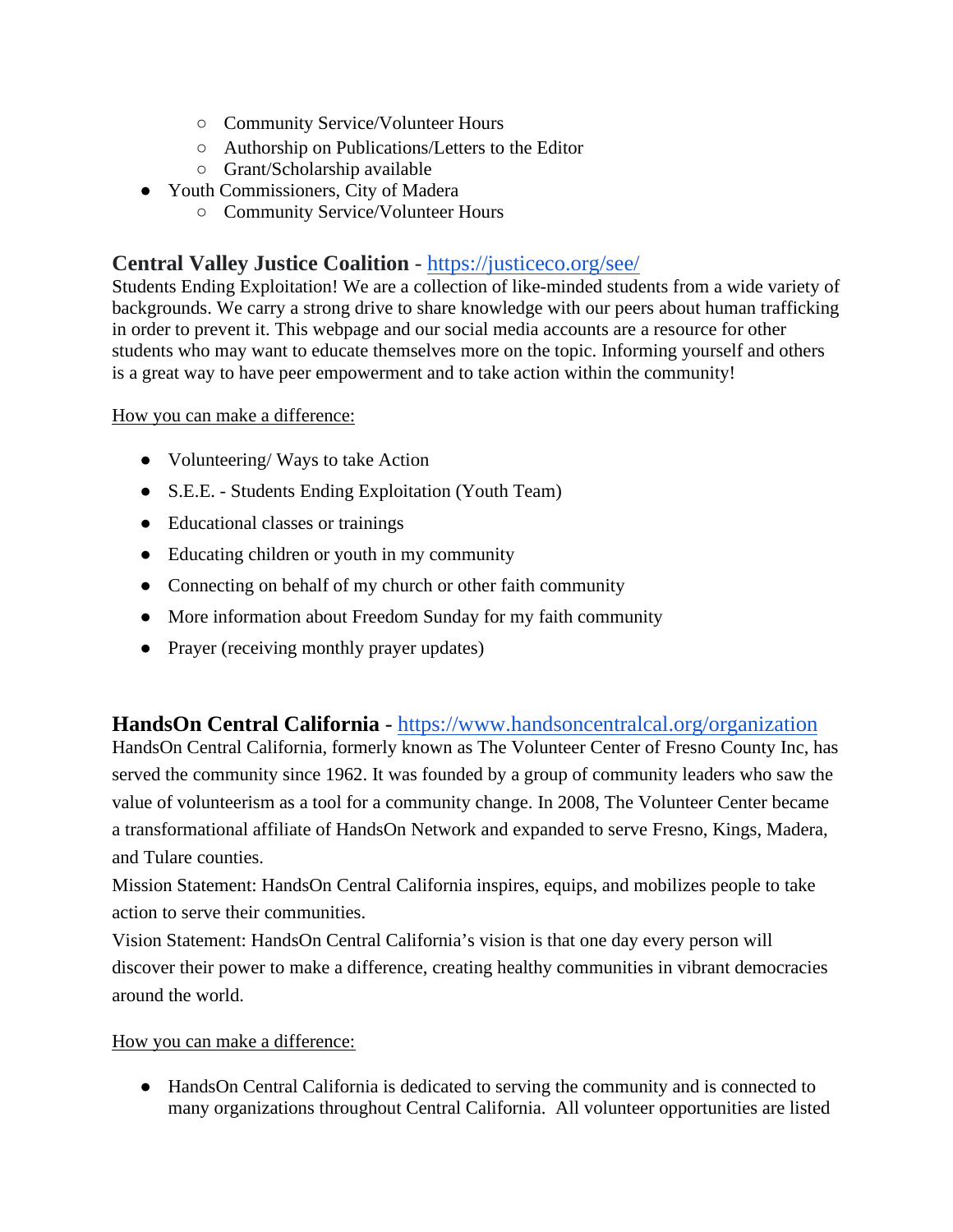on their website (https://www.handsoncentralcal.org/organization) along with a volunteer survey to best match you with the best volunteer opportunity.

## **Serve Fresno** - [https://servefresno.org/serve/ongoing/advocacy/casa-court](https://servefresno.org/serve/ongoing/advocacy/casa-court-appointed-special-advocates)[appointed-special-advocates](https://servefresno.org/serve/ongoing/advocacy/casa-court-appointed-special-advocates)

CASA stands for Court Appointed Special Advocates—neutral volunteers who speak for children in foster care. To displaced children, CASA stands for hope in a time of turmoil. Foster children have been removed from unsafe, abusive or neglectful homes. Their journey is far from over as they enter a world of lawyers, therapists, social workers, new schools, and temporary homes. CASA volunteers are trained to be a consistent, watchful presence in foster children's changing lives. They work with the system and help judges make informed decisions in children's best interests. CASA's goal is to help each child transition from foster care to a healthy, successful future, whether in a permanent, adoptive home or as an independent adult. CASA of Fresno and Madera Counties is one of nearly 1,000 community-based CASA programs nationwide. We are a non-profit agency and we rely on donations. You can make a profound difference in the life of a child. Because CASA works so well, judges are asking us to train more volunteers to serve more children. Our five-year target calls for more than doubling our volunteer force to reach all the children on the courts' waiting lists. The need is greater than ever as government funding to social service agencies shrinks. If you're committed to helping children in need, please consider joining our outstanding team. You'll find it's a powerful and rewarding experience.

| <b>Clothing Outreach for Creek Fire Evacuees</b>   |
|----------------------------------------------------|
| No Specific Start Date                             |
| Sierra Hills Baptist Church                        |
| Status: Open                                       |
| 23 of 30 spots available                           |
| <b>Creek Fire Support</b>                          |
| No Specific Start Date                             |
| Shaver Lake                                        |
| Status: Open                                       |
| 50 spots total                                     |
| <b>Food Distribution at Mary Ella Brown Center</b> |
| Every Thursday, 11:30am-2:00pm                     |
| 1350 E. Annadale Ave., Fresno, CA 93706            |
| Status: Open                                       |
| 20 of 50 spots available                           |
| <b>Food Distributions</b>                          |
| No Specific Start Date                             |
| Fresno                                             |
|                                                    |
|                                                    |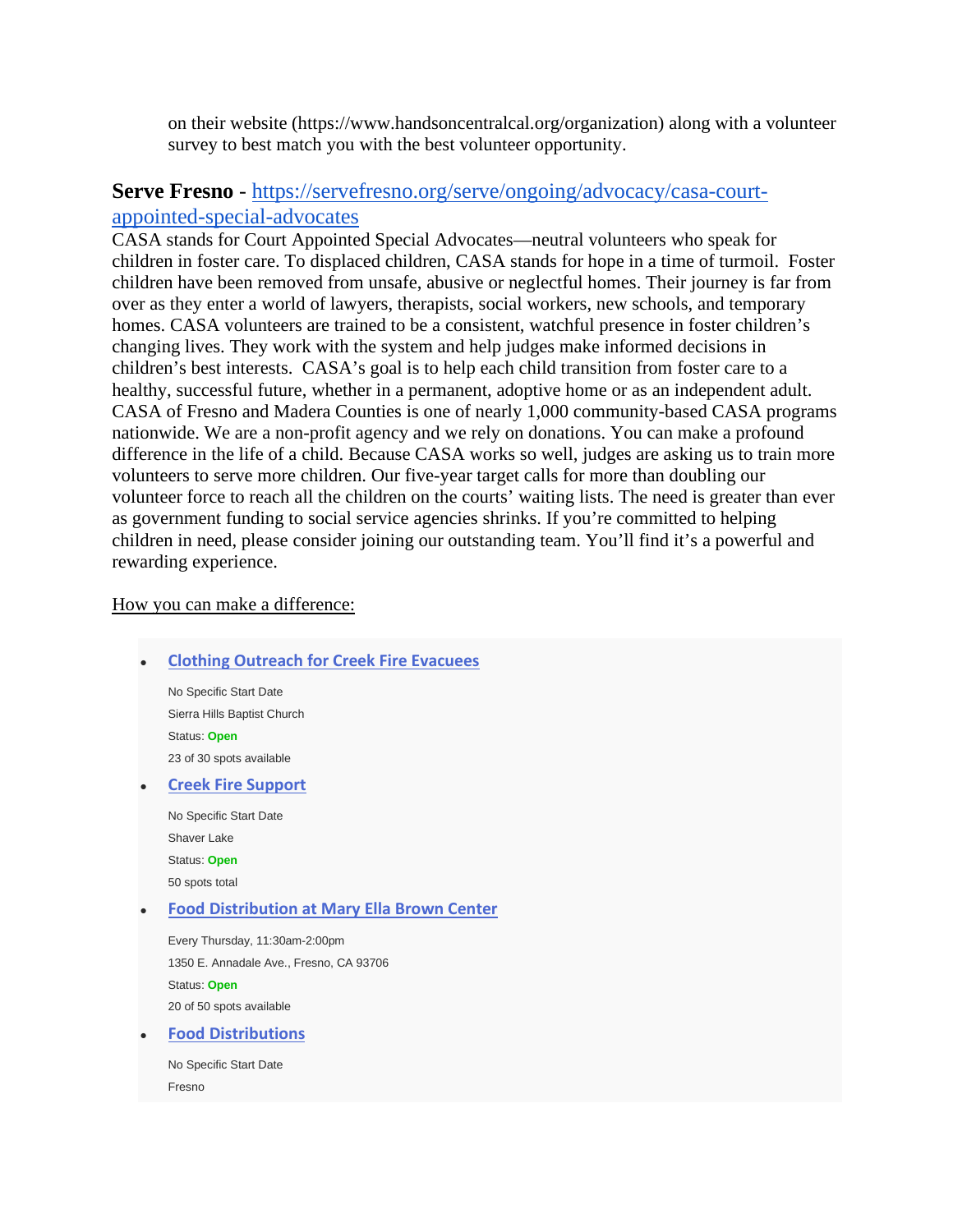Status: **Open**

50 spots total

#### **[Habitat for Humanity Beautification Projects](https://servefresno.org/serve/projects/outreach/habitat-for-humanity-beautification-projects)**

Thursdays 9am-12:30pm Address will be emailed to registered volunteers Status: **Open** 33 of 40 spots available

#### **[Learning Hubs](https://servefresno.org/serve/projects/outreach/learning-hubs)**

No Specific Start Date Varies Status: **Open** 40 of 50 spots available

#### **[Light House TLC](https://servefresno.org/serve/projects/neighborhood-clean-upgardening/light-house-tlc)**

No Specific Start Date Light House Status: **Open** 7 of 10 spots available

#### **[Love Your Neighbor Handout](https://servefresno.org/serve/projects/outreach/love-your-neighbor-handout)**

Till COVID-19 Is Over Every Neighborhood Status: **Open** 10 spots total

#### **[Red Cross Wildfires Response](https://servefresno.org/serve/projects/hands-on/creek-fire-response-red-cross)**

No Specific Start Date Red Cross Status: **Open** 49 of 50 spots available

#### ● **[Virtual Fundraiser Event & Sponsorship Volunteer](https://servefresno.org/serve/projects/outreach/virtual-fundraiser-event-sponsorship-volunteer)**

September - November 2020 Remote Status: **Open** 7 of 10 spots available

#### **[Gleaning Event, Wednesday pm](https://servefresno.org/serve/projects/outreach/gleaning-event-monday-pm)**

Wednesday, January 6, 12:30-3:30pm to be announced Status: **Open** 15 of 15 spots available

**[Gleaning Event, Thursday am](https://servefresno.org/serve/projects/outreach/gleaning-event-thursday-am)** 

Thursday, January 7, 8:30-11:30am to be announced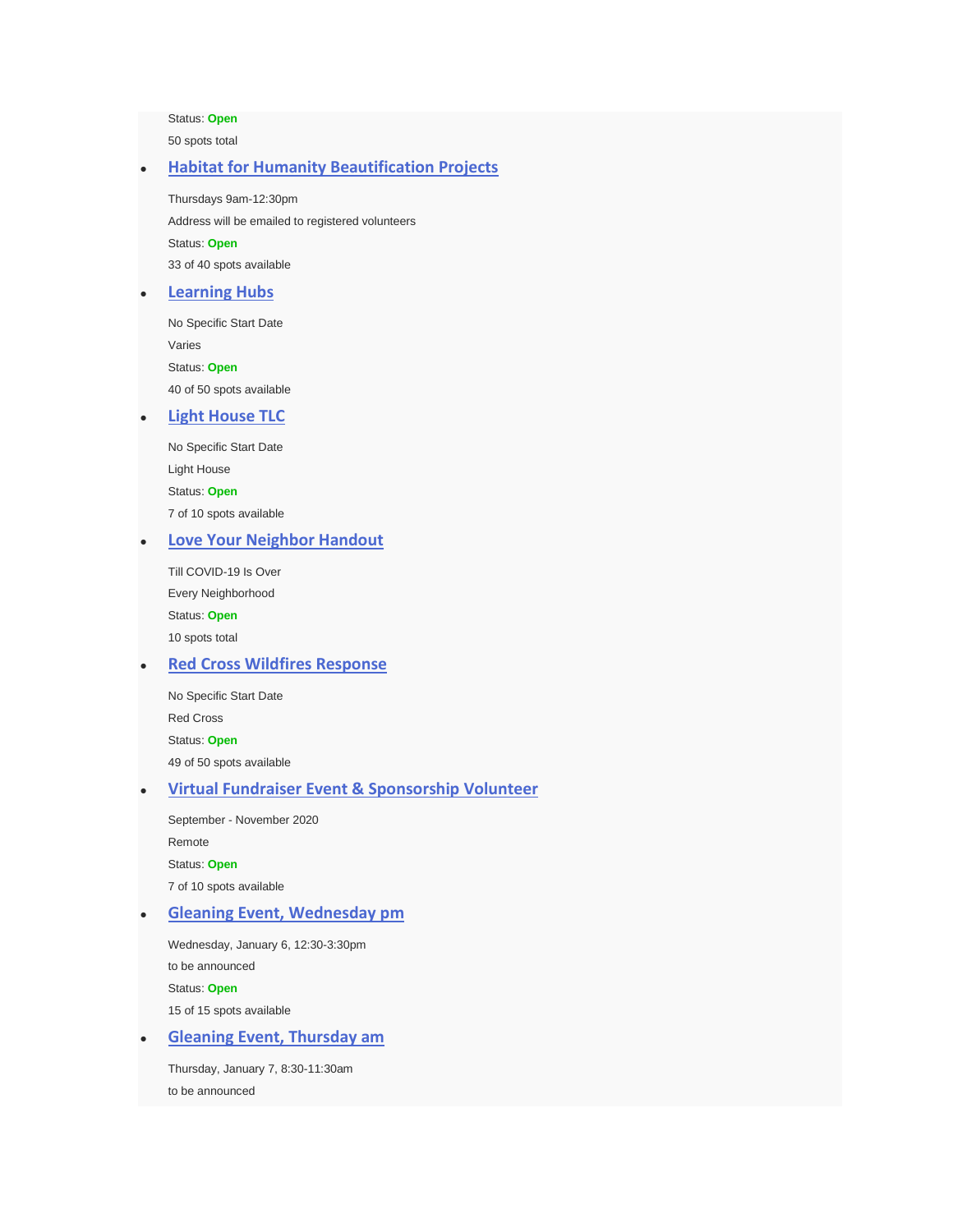Status: **Open** 15 of 15 spots available

**[Gleaning Event, Thursday pm](https://servefresno.org/serve/projects/outreach/gleaning-event-thursday-pm)** 

Thursday, January 7, 12:30-3:30pm to be announced

# **Serve Fresno** [https://servefresno.org/serve/ongoing/advocacy/victim-offender](https://servefresno.org/serve/ongoing/advocacy/victim-offender-reconciliation-program-vorp)[reconciliation-program-vorp](https://servefresno.org/serve/ongoing/advocacy/victim-offender-reconciliation-program-vorp)

The Victim and Offender Reconciliation Program exists to encourage and assist the church in her mission of providing an invitation to, and an opportunity for, peacemaking (healing, restoration, forgiveness and reconciliation) in the conflict between victims and offenders of juvenile crime.

- Volunteer Mediators (12 hours a month)- We are always looking for new volunteer mediators. This person is required to take the VORP training, and stay connected with the case manager as they work through the mediation process.
- Newsletter Editor Volunteer (10 hours a month)-We like to keep the community, church partners, and our supporters informed about what we are doing, how we are growing, and ways they can get involved. This position involves writing and organizing the newsletters, as well as folding and mailing them out.
- Volunteer Social Media Representative (10 hours a month)- We are currently looking for someone to invest in our networking growth and social media coverage. This position involves taking pictures, uploading pictures/videos, informing followers of training updates, and engaging followers in our growth and needs as an organization. This person should be well versed in social media aspects.
- Church Liaison Volunteer (2 hours a month) Someone who is involved in his or her church, and would like to advocate for VORP within their congregation. This creative position could take on different dynamic approaches. The overarching goal is to use the talents/gifts of the volunteer to connect their church to VORP in various ways such as: recruiting volunteers, informing church members about VORP and restorative justice, keep their congregation informed about VORP needs and growth.
- Volunteer Trainer (3 hours every other month)We are looking for someone who can assist at our training events by teaching the attendees about mediation and the VORP process.This person should be someone who has taken the mediator training, has leadership skills, comfortable with public speaking, and is knowledgeable in the area of restorative justice and VORP.
- Volunteer Communication Assistant (3 hours a month) This person would work under our accountant to sustain our partnerships with donors through thank you cards and other forms of communication.